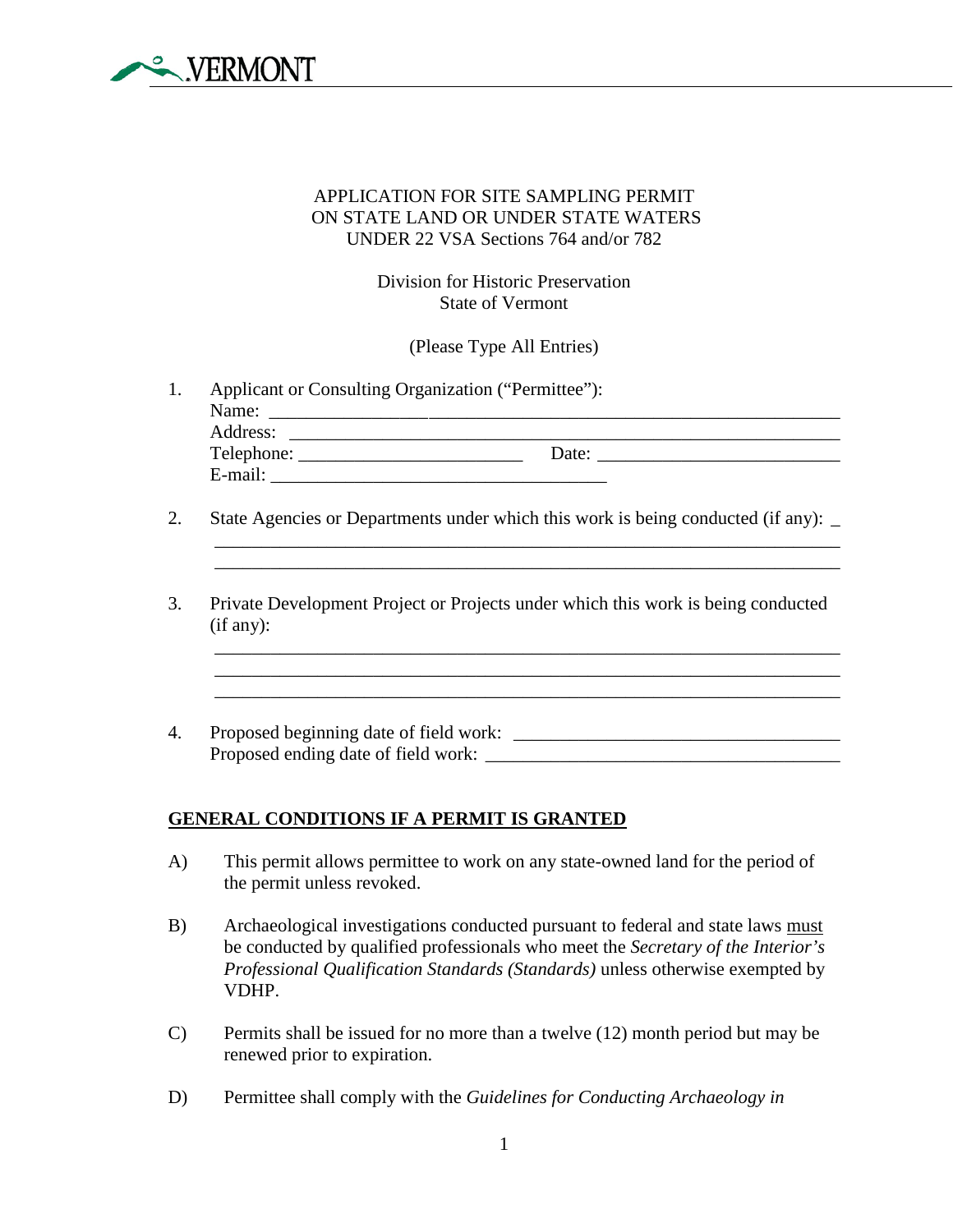*Vermont* and with any additional guidance the VDHP offers as part of the regulatory review process. If the work is not conducted in accord with the *Guidelines* and any additional guidance, VDHP may revoke the permit.

- E) Permits for reconnaissance activities for underwater projects do not authorize recovery of artifacts. In the case of authorized artifact recovery activities, the State may release title to all, a part or none of the recovered historic property to the permit holder, or may grant a temporary loan of all or part to the permit holder. Plans for disposition and/or ownership or transfer of the artifacts, materials, and other data may be made when the permit is issued or may be postponed until completion of the field component of the project.
- F) Permits obtained by misrepresentation or fraud are null or void.
- G) Permittee shall comply with all normal safety rules and regulations, including but not limited to those that apply to any diving or other underwater activity that is carried out in connection with the permit.
- H) Special conditions may be made a part of the permit.
- I) Permittee is required to have the permit available on-site in the course of any diving activity being conducted under the permit.
- J) All permit activities shall be carried out under the general supervision of the State Archaeologist and in such a manner that the maximum amount of historic, archaeological, scientific**,** and educational information may be preserved, interpreted, enhanced or recovered, as necessary. In the case of major data and artifact recovery projects, a charge may be made for supervision and special conditions may be required. It is incumbent upon Permittee to notify and consult with the State Archaeologist about data recovery projects proposed on state lands prior to their initiation.
- K) This permit shall not apply to investigations on any State-owned historic or archaeological site on which the State has reserved to itself the right to conduct historic and archaeological research, as authorized by Section 762 of 22 V.S.A. 14.
- L) As required by 22 VSA section 764, all collections, archives, and associated materials generated as part of archaeological undertakings on state lands shall be ultimately curated at the Vermont Archaeology Heritage Center, unless other arrangements or agreements are made with the State Archaeologist. The Permittee shall ensure that the current statutory box fee for curation of materials at the Archaeology Heritage Center is part of any Scope of Work related to these undertakings.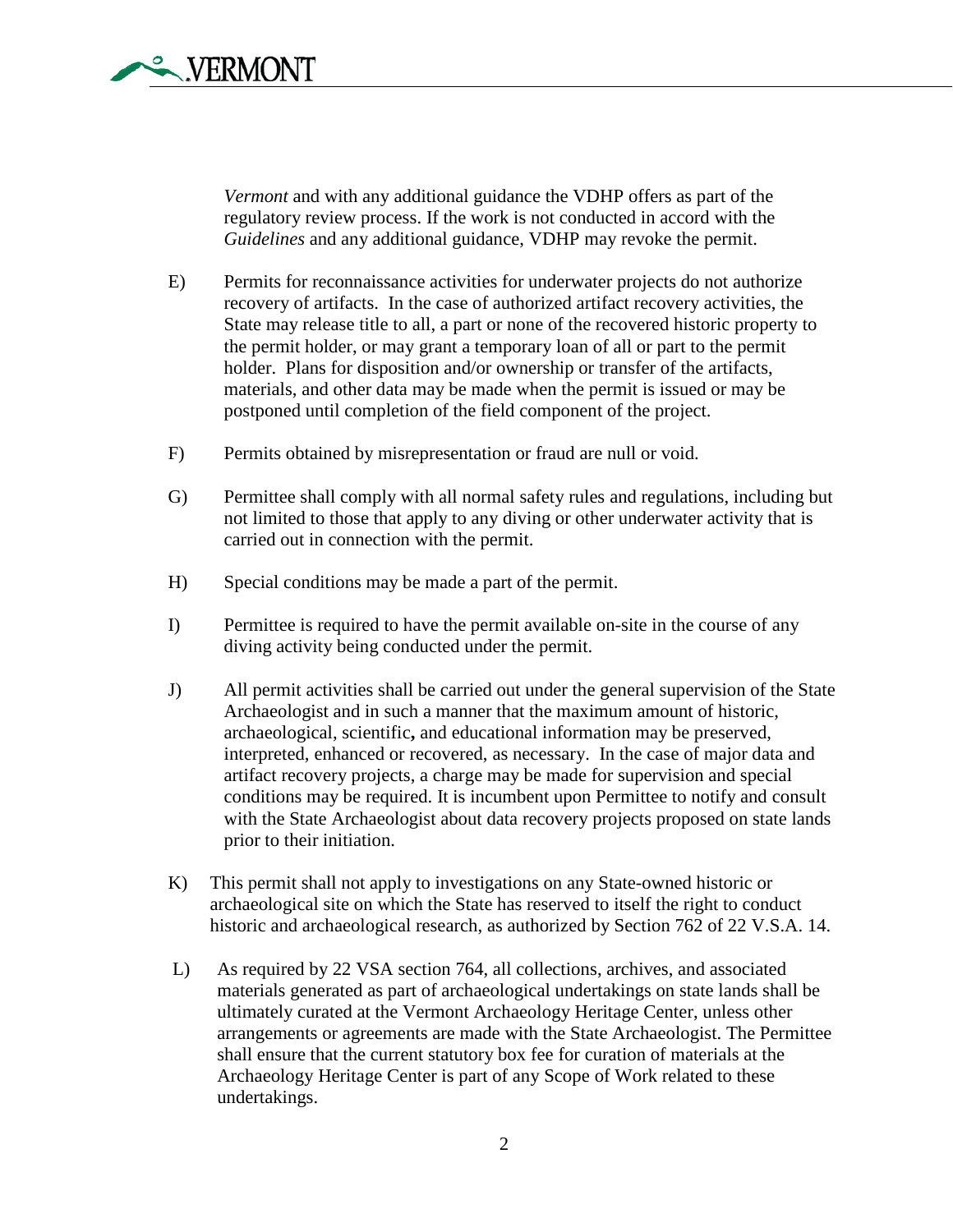

- M) Permittee shall be responsible for obtaining any necessary permits from State or Federal agencies that may also have jurisdiction over some types of activities. Permittee is not relieved of his/her responsibility to comply with any other applicable Federal State, or local laws, regulations, or permits.
- N) Permits are not transferable.
- O) The State Archaeologist and the members of the VDHP project review team, or any authorized representative, agent or employee of the State may, at any time, visit, inspect and be present at any or all field investigations including diving operations, laboratory facilities or any other aspect of the operation related to the project for which a permit has been granted in the course of complying with the conditions of this permit.
- P) This permit is issued subject to the terms herein, and may be suspended or revoked at any time upon failure of the Permittee to comply with any terms or conditions of this permit or with any lawful rule or regulation of the Division for Historic Preservation or any other Agency of the State, now or hereafter promulgated.
- Q) This permit does not grant any exclusive rights or privileges which could impair any rights possessed by any individual who owns land adjoining the project area. It does not authorize any damage to private property or invasion of private rights or the violation of Federal, State or local laws or regulations.
- R) The Division for Historic Preservation, through issuance of this permit, accepts no responsibility for any damage, direct or indirect, or whatever nature and by whomever suffered arising out of the project described. The permit holder fully and completely assumes the risk, if any, of activities relating to or arising out of the subject of this permit and assumes full and complete responsibility for determining the potential risks and dangers, apparent or latent.

With my signature below, I acknowledge that I have read and understand Section 764, or 782, as appropriate, of the Vermont Historic Preservation Act, Title 22 of the Vermont Statutes, governing field investigations of historic properties on State-owned land and the General Conditions of this permit listed above and I agree and abide by the law and the conditions and provisions prescribed to carry out he law in the best interest of the citizens of Vermont.